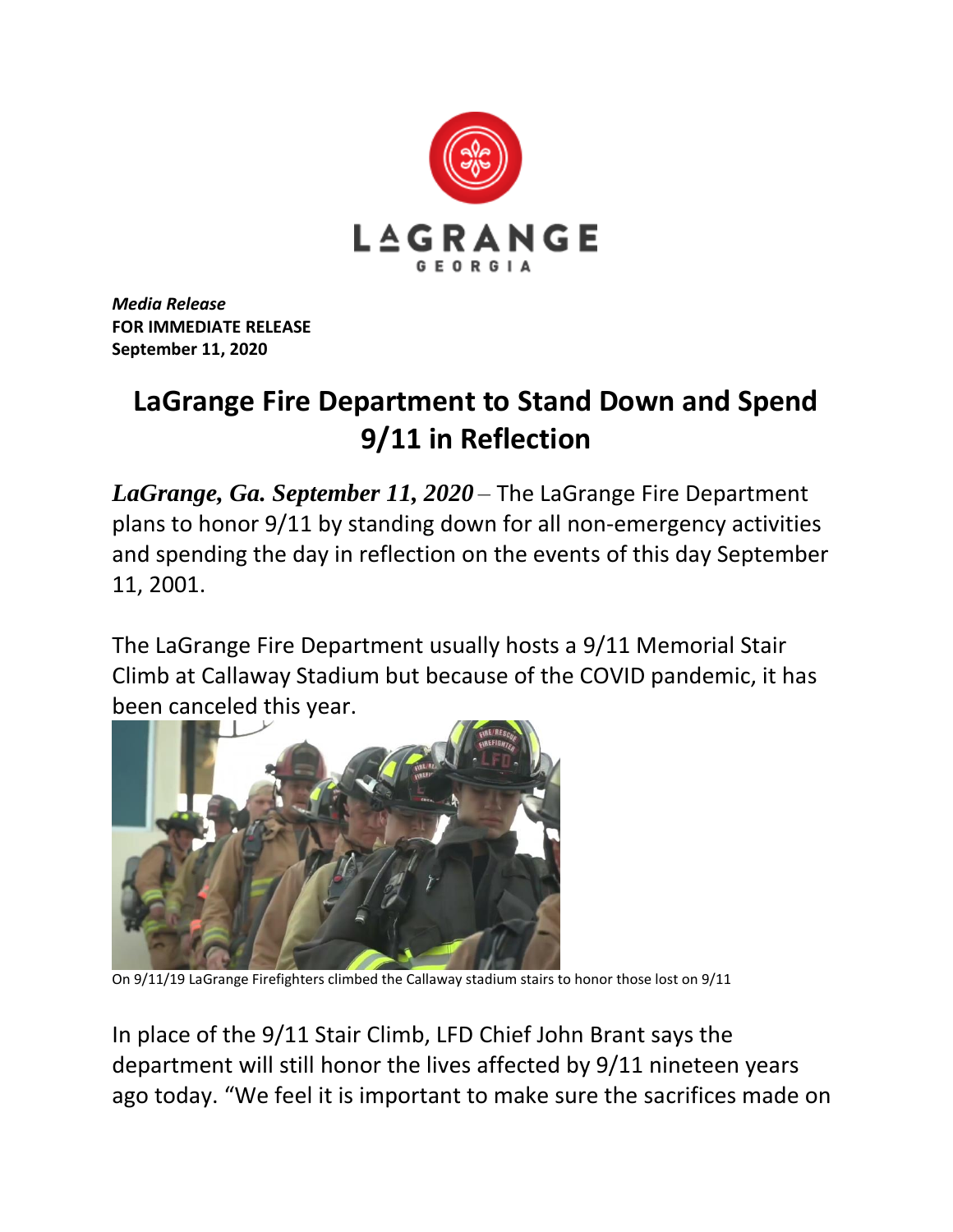that day are not forgotten so today we stand down as a department for all non-emergency details to honor the lives that were lost."

During the 9/11 Stair Climb, all participants run 110 stadium flights up and 110 stadium flights down at Callaway Stadium. There were 110 flights of stairs in the Twin Towers. During the event the radio traffic on 9/11 is played.

Chief Brant says it's important to play the radio traffic throughout the stadium for everyone to get a better understanding of the day. "We have a very young fire department and a lot of our folks were very young when this happened and probably don't understand the true impact of watching 343 of your firefighting brothers and sisters lose their lives trying to save others. So it is our responsibility to make sure they understand what truly happened on that day as they progress through their career. Today we stand together with all the fire departments across this nation reflecting and remembering."



On 9/11/19 LaGrange Firefighters climbed the Callaway stadium stairs to honor those lost on 9/11

LFD plans to host its annual 9/11 Annual Memorial Stair Climb Challenge in 2021.